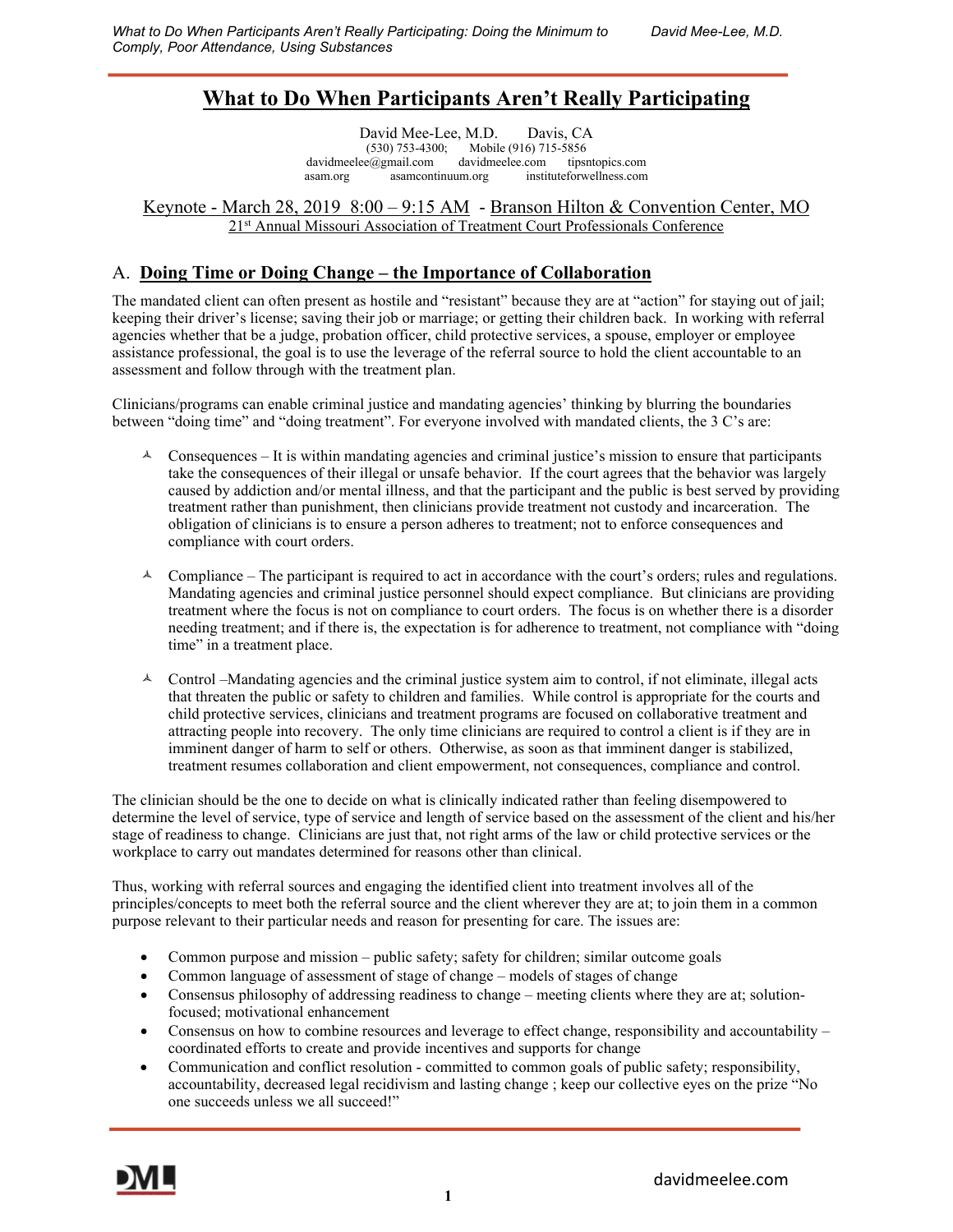## B. **Compliance vs Adherence – The Role of Treatment**

#### 1. Natural Change and Self-Change

(DiClemente CC (2006): "Natural Change and the Troublesome Use of Substances – A Life-Course Perspective" in "Rethinking Substance Abuse: What the Science Shows, and What We Should Do about It" Ed. William R Miller and Kathleen M. Carroll. Guildford Press, New York, NY. pp 91; 95.)

The Transtheoretical Model (TTM) illuminates the process of natural recovery and the process of change involved in treatment-assisted change. But "treatment is an adjunct to self-change rather than the other way around." "The perspective that takes natural change seriously…shifts the focus from an overemphasis on interventions and treatments and gives increased emphasis to the individual substance abuser, his and her developmental status, his and her values and experiences, the nature of the substance abuse and its connection with associated problems, and his or her stage of change." (DiClemente, 2006)

2. What Works in Treatment - The Empirical Evidence

(a) Extra-therapeutic and/or Client Factors (87%)

- (b) Treatment  $(13%)$ :
	- 60% due to "Alliance" (8%/13%)
	- 30% due to "Allegiance" Factors (4%/13%)
	- 8% due to model and technique (1%/13%)

(Wampold, B. (2001). *The Great Psychotherapy Debate*. New York: Lawrence Erlbaum. Miller, S.D., Mee-Lee, D., & Plum, B. (2005). Making Treatment Count. In J. Lebow (ed.). *Handbook of Clinical Family Therapy. New York: Wiley).*

## C. **What is Addiction?**

Addiction is a brain disease and biopsychosocial-spiritual in nature.

- (a) American Society of Addiction Medicine (ASAM) definition of addiction There is a "short version" definition of addiction (shown below), as well as a "long version" definition (available at http://www.asam.org/for-the-public/definition-of-addiction).
	- Short Definition begins: **"**Addiction is a primary, chronic disease of brain reward, motivation, memory and related circuitry." (August 15, 2011)
	- Dysfunction in these circuits leads to characteristic biological, psychological, social and spiritual manifestations.
	- Pathologically pursuing reward and/or relief by substance use and other behaviors.
- (b) Biopsychosocial in etiology, expression and treatment

### D. **Multidimensional Assessment & Individualized Treatment***(The ASAM Criteria* 2013*,* pp 43-53)

| <b>Assessment Dimensions</b>       | <b>Assessment and Treatment Planning Focus</b>                                                                                                                                    |
|------------------------------------|-----------------------------------------------------------------------------------------------------------------------------------------------------------------------------------|
| 1. Acute Intoxication and/or       | Assessment for intoxication and/or withdrawal management. Withdrawal management                                                                                                   |
| Withdrawal Potential               | in 5 levels of care & preparation for continued addiction services                                                                                                                |
| 2. Biomedical Conditions and       | Assess and treat co-occurring physical health conditions or complications. Treatment                                                                                              |
| Complications                      | provided within level of care or through coordination of physical health services                                                                                                 |
| 3. Emotional, Behavioral or        | Assess and treat co-occurring diagnostic or sub-diagnostic mental health conditions or                                                                                            |
| Cognitive Conditions and           | complications. Treatment provided within level of care or through coordination of                                                                                                 |
| Complications                      | mental health services                                                                                                                                                            |
| 4. Readiness to Change             | Assess stage of readiness to change. If not ready to commit to full recovery, engage use<br>motivational enhancement strategies. If ready for recovery, expand action for change. |
| 5. Relapse, Continued Use or       | Assess readiness for relapse prevention plans. If still at early stages of change, focus on                                                                                       |
| <b>Continued Problem Potential</b> | "discovering" consequences of continued use or problems with motivational strategies.                                                                                             |
| 6. Recovery Environment            | Assess need for specific individualized family or significant other, housing, financial,<br>vocational, educational, legal, transportation, childcare services                    |

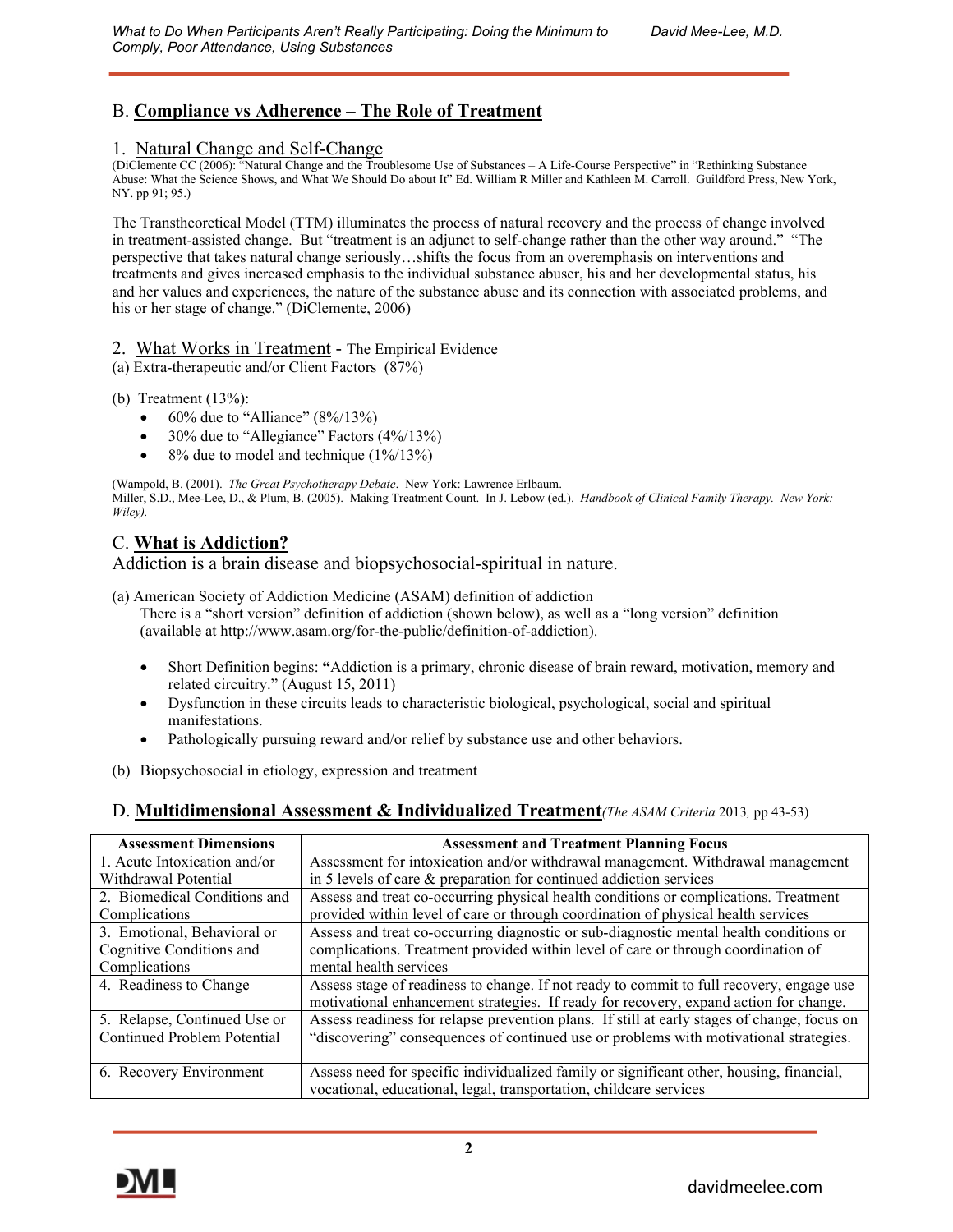*What to Do When Participants Aren't Really Participating: Doing the Minimum to David Mee-Lee, M.D. Comply, Poor Attendance, Using Substances*

## 1. Individualized, Clinically-driven Treatment



BIOPSYCHOSOCIAL Treatment Intensity of Service (IS) - Modalities and Levels of Service

### 2. What to Do with Poor Outcomes - ACCEPT

**A**ssess what is and is not working

**C**hange treatment plan to improve outcomes

**C**heck treatment contract if participant reluctant to modify the treatment plan

**Expect effort in a positive direction – "do treatment" not "do time"** 

**P**olicies that permit mistakes and honesty; not zero tolerance

**T**rack outcomes in real time – functional change (attitudes, thoughts, behaviors) not compliance

#### 3. Assess Substance Use and Flare-ups to Fix What Went Wrong

#### Relapse/Continued Use/Continued Problem Potential - Dimension 5 *(The ASAM Criteria* 2013*,* pp 401-410)

#### A. Historical Pattern of Use

- 1. Chronicity of Problem Use
- Since when and how long has the individual had problem use or dependence and at what level of severity? 2. Treatment or Change Response
- Has he/she managed brief or extended abstinence or reduction in the past?

#### B. Pharmacologic Responsivity

- 3. Positive Reinforcement (pleasure, euphoria)
- 4. Negative Reinforcement (withdrawal discomfort, fear)
- C. External Stimuli Responsivity
	- 5. Reactivity to Acute Cues (trigger objects and situations)
	- 6. Reactivity to Chronic Stress (positive and negative stressors)

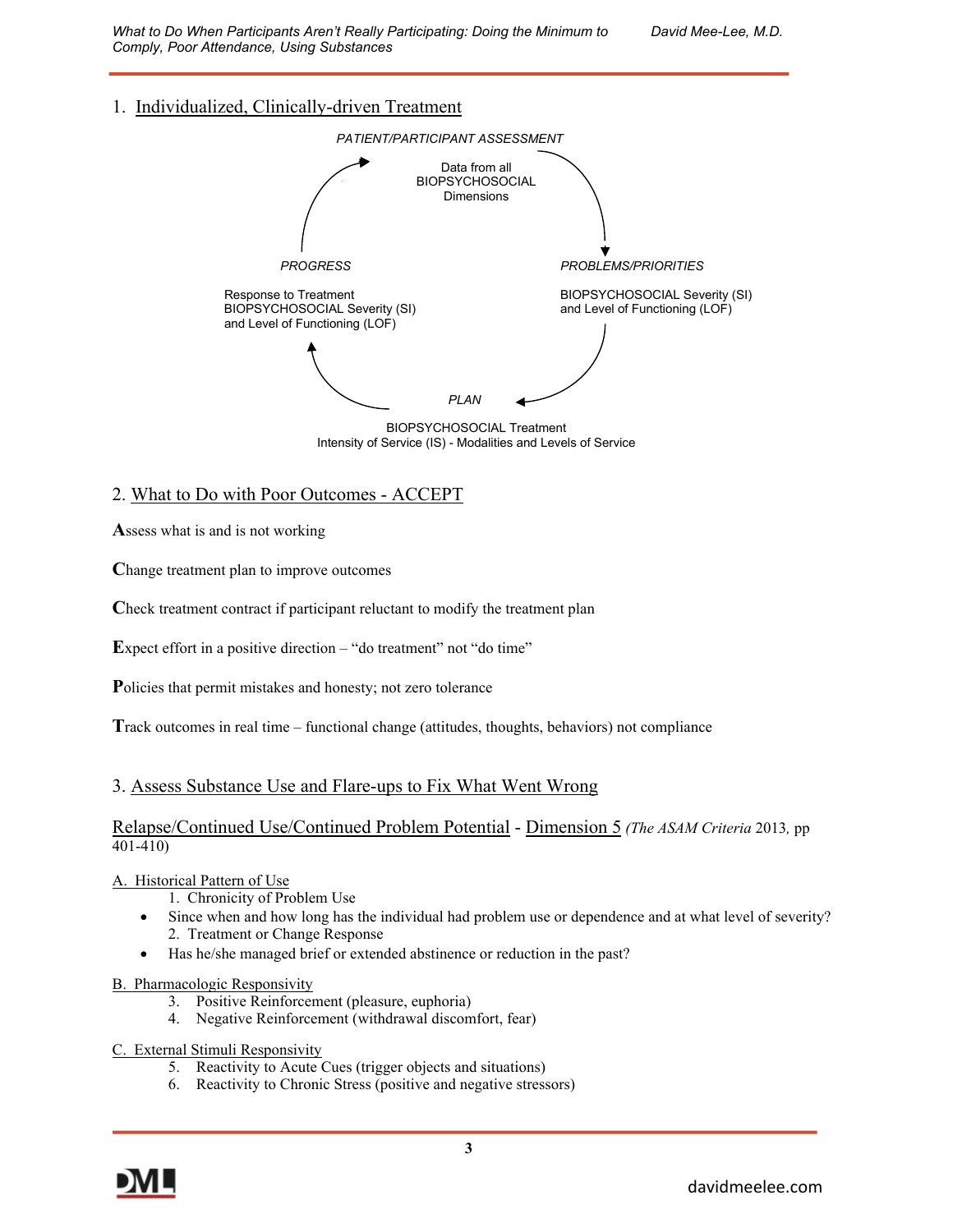#### D. Cognitive and behavioral measures of strengths and weaknesses

- 7. Locus of Control and Self-efficacy
- Is there an internal sense of self-determination and confidence that the individual can direct his/her own behavioral change?
	- 8. Coping Skills (including stimulus control, other cognitive strategies)
	- 9. Impulsivity (risk-taking, thrill-seeking)
	- 10. Passive and passive/aggressive behavior
- Does individual demonstrate active efforts to anticipate and cope with internal and external stressors, or is there a tendency to leave or assign responsibility to others?

# Example Policy and Procedure to Deal with Substance Use in Treatment

*(The ASAM Criteria* 2013*,* pp 407-409)

Recovery and Psychosocial Crises cover a variety of situations that can arise while a patient is in treatment. Examples include, but are not limited to, the following:

- 1. Slip/ using alcohol or other drugs while in treatment.
- 2. Suicidal, and the individual is feeling impulsive or wanting to use alcohol or other drugs.
- 3. Loss or death, disrupting person's recovery and precipitating cravings to use/other impulsive behavior.
- 4. Disagreements, anger, frustration with fellow patients or therapist.

The following procedures provide steps to assist in implementing the principle of re-assessment and modification of the treatment plan:

1. Set up a face-to-face appointment as soon as possible. If not possible in a timely fashion, follow the next steps via telephone.

2. Convey an attitude of acceptance; listen and seek to understand the patient's point of view rather than lecture, enforce "program rules," or dismiss the patient's perspective.

3. Assess the patient's safety for intoxication/withdrawal and imminent risk of impulsive behavior and harm to self, others, or property. Use the six ASAM assessment dimensions to screen for severe problems and identify new issues in all biopsychosocial areas.

- 1. Acute intoxication and/or withdrawal potential
- 2. Biomedical conditions and complications
- 3. Emotional/behavioral/cognitive conditions and complications
- 4. Readiness to Change
- 5. Relapse/Continued Use/Continued Problem potential
- 6. Recovery environment

4. If no immediate needs, discuss the circumstances surrounding the crisis, developing a sequence of events and precipitants leading up to the crisis. If the crisis is a slip, use the 6 dimensions as a guide to assess causes. If the crisis appears to be willful, defiant, non-compliance with the treatment plan, explore the patient's understanding of the treatment plan, level of agreement on the strategies in the treatment plan, and reasons s/he did not follow through.

5. Modify the treatment plan with patient input to address any new or updated problems that arose from your multidimensional assessment in steps 3 and 4 above.

6. Reassess the treatment contract and what the patient wants out of treatment, if there appears to be a lack of interest in developing a modified treatment plan in step 5 above. If it becomes clear that the patient is mandated and "doing time" rather than "doing treatment and change," explore what Dimension 4, Readiness to Change motivational strategies may be effective in re-engaging the patient into treatment.sx

7. Determine if the modified strategies can be accomplished in the current level of care, or a more or less intensive level of care in the continuum of services or different services such as Co-Occurring Disorder Enhanced services.. The level of care decision is based on the individualized treatment plan needs, not an automatic increase in the intensity of level of care.

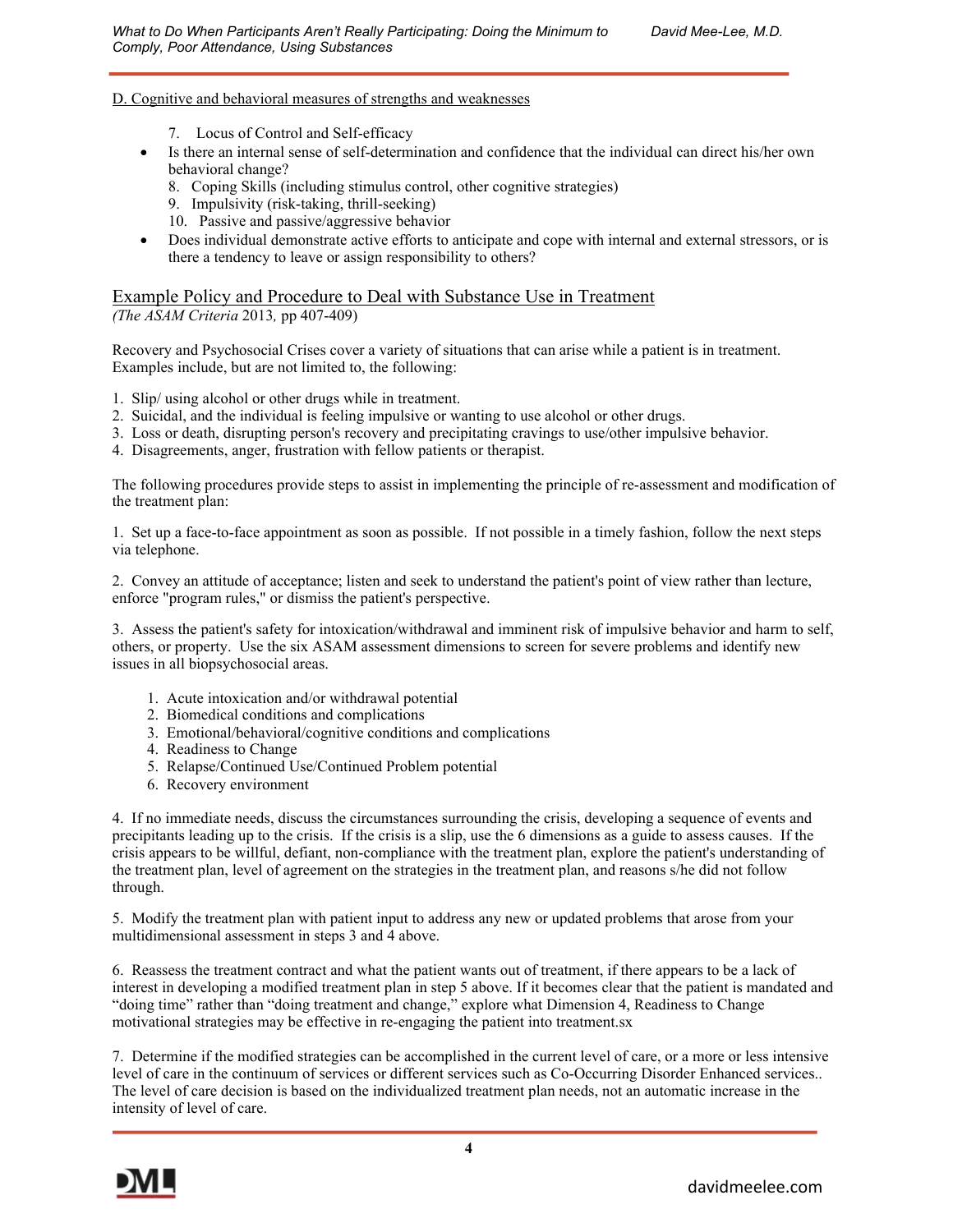8. If, on completion of step 6, the patient recognizes the problem/s, and understands the need to change the treatment plan to learn and apply new strategies to deal with the newly-identified issues, but still chooses not to accept treatment, then discharge is appropriate, as he or she has chosen not to improve his/her treatment in a positive direction. Such a patient may also demonstrate his/her lack of interest in treatment by bringing alcohol or other drugs into the treatment milieu and encouraging others to use or engage in gambling behavior while in treatment. If such behavior is a willful disruption to the treatment milieu and not overwhelming Dimension 5 issues to be assessed and treated, then discharge or criminal justice graduated sanctions are appropriate to promote a recovery environment.

9. If, however, the patient is invested in treatment as evidenced by collaboration to change his/her treatment plan in a positive direction, treatment should continue. To discharge or suspend a patient for an acute reoccurrence of signs and symptoms breaks continuity of care at precisely a crisis time when the patient needs support to continue treatment. For example, if the patient is not acutely intoxicated and has alcohol on his/her breath from a couple of beers, such an individual may come to group to explore what went wrong to cause a recurrence of use and to gain support and direction to change his/her treatment plan.

Concerns about "triggering" others in the group are handled no differently from if a patient was sharing trauma issues, sobbing and this triggered identification and tearfulness in other group members. Such a patient with Posttraumatic Stress Disorder would not be excluded from group or asked to leave for triggering others.

10. Document the crisis and modified treatment plan or discharge in the medical record.

### E. **Moving from Punishment to Accountability for Lasting Change** – Implications for Sanctions and Incentives

(Tips and Topics, Volume 12, No. 6, September 2014. Tipsntopics.com)

1. Sanction for lack of good faith effort and adherence in treatment based on the clinical assessment of the person's needs, strengths, skills and resources. Don't sanction for signs and symptoms of their addiction and/or mental illness in a formulaic manner that is one-size-fits-all.

2. The treatment provider is responsible for careful assessment and person-centered services and to keep the court apprised of any risk to public safety. The court should be informed about the client's level of good faith effort in treatment; and whether the client is improving in function at a pace consistent with their assessed needs, strengths, skills and resources. The provider should not just report on passive compliance with attendance and production of positive or negative drug screens - passive compliance is not functional change.

3. If the client is not changing their treatment plan in a positive direction when outcomes are poor e.g., positive drug screens, attendance problems, passive participation, no change in peer group activities and support groups like AA etc., then the client is "doing time" not "doing treatment and change." Providers need to then inform the judge that the client is out of compliance with the court order to do treatment. The client consented to do treatment not just do time and should be held accountable for their individualized treatment plan. If the client is substantively modifying their treatment plan in a positive direction in response to poor outcomes; and adhering to the new direction in the treatment plan, then the client should continue in treatment and not be sanctioned for signs and symptoms of their illness(es).

4. Incentives for clients can be explored and matched to what is most meaningful to them. For example, incentives that allow a client to choose a gift certificate or coupon for a restaurant may be meaningful for some clients. But others may find assistance in seeing their children; or receiving help with housing; or advocacy to change group attendance times to fit better their work schedule to be more meaningful incentives to be used. This requires an individualized approach recommended to the court by providers who should know their client's needs, skills, strengths and resources. It is too much to expect the judge can work all this out in a busy schedule of court appearances.

5. A close working relationship between the client, judge, court team, all stakeholders and treatment providers is needed to actualize this approach.

Some judges are rightly concerned that treatment providers are not watching for public safety concerns closely enough so take treatment into their own hands. This can result in sanctions or mandates that are not assessment based e.g., mandating 90 days of residential level of care; or 90 AA meetings in 90 days; or ordering sanctions that may be ineffective in producing improved treatment engagement and real client functional change.